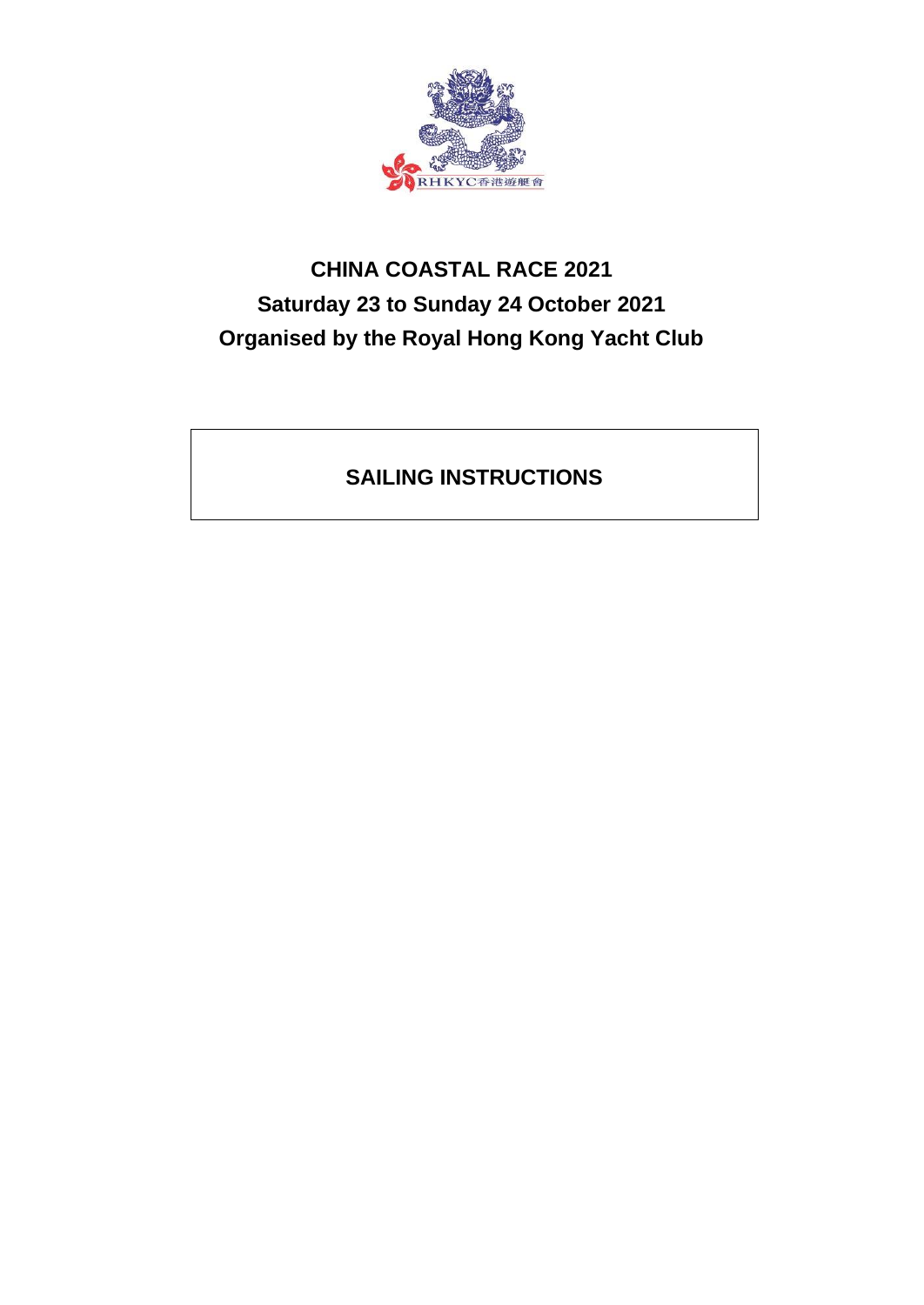*The notation '[DP]' in a rule in the Sailing Instructions (SIs) means that the penalty for a breach of that rule may, at the discretion of the protest committee, be less than disqualification.*

#### **1. RULES**

- 1.1 The China Coastal Race 2021 will be governed by:
	- the rules as defined in the Racing Rules of Sailing (RRS);
	- the prescriptions of the Hong Kong Sailing Federation (HKSF);
	- the IRC Rules, Parts A, B and C: IRC Rule 22.4 will not apply there will be no limitations on crew number or weight;
	- the HKPN handicap system, including the HKPN Performance Increase Penalty Scheme (PIPS);
	- the World Sailing Offshore Special Regulations 2020-2021 Category 3 Monohulls, no liferafts;
	- the RHKYC PFD Policy;
	- the China Coastal Race 2021 Notice of Race; and
	- these SIs.
- 1.2 IRC Rule 21.6.1 (number of spinnakers on board) is changed by the HKSF's prescription to RRS 88.
- 1.3 Between local sunset and sunrise navigation lights shall be lit and RRS Sections A, B & C of Part 2 will cease to apply and will be replaced by Part B: Steering and Sailing Rules of IRPCAS. For the purposes of the race, sunset shall be deemed to be no later than 1800hrs and sunrise shall be deemed to be no earlier than 0630hrs.
- 1.4 All competitors must comply with local HK Marine Department regulations pertaining to the licensing of pleasure vessels and their operators.
- 1.5 Any Marine Department Notices or Notices to Mariners that may have an impact on racing will be posted on the official notice board (ONB) and shall be deemed to be part of these SIs. In accordance with RRS 56.2, a boat shall comply with the Traffic Separation Scheme regulations.
- 1.6 When the protest committee decides that a boat which is party to a protest has broken a rule and is not exonerated, it may impose a scoring penalty (which may be no penalty) at its discretion, as an alternative to disqualification. This changes RRS 64.2.
- 1.7 Boats shall stay within HKSAR territorial waters at all times during the event.

#### **2. CHANGES TO SAILING INSTRUCTIONS**

Any change to the SIs will be posted before 0800hrs on the day it will take effect, except that any change to the race schedule will be posted by 2000hrs on the day before it will take effect.

#### **3. COMMUNICATIONS WITH COMPETITORS**

- 3.1 Notices to competitors will be posted on the official notice board (ONB) located at [www.chinacoastraceweek.com/race-coastal.](https://www.chinacoastraceweek.com/race-coastal)
- 3.2 On the water, the race committee intends to monitor and communicate with competitors on VHF radio channel 72. See also SI 23.

#### **4. SIGNALS MADE ASHORE**

- 4.1 Signals made ashore will be displayed on the RHKYC Kellett Island flag poles on the hardstanding next to the pontoon access steps.
- 4.2 When AP over H is displayed ashore or on the race committee signal vessel the race is postponed with further signals posted on the ONB.

#### **5. RACE SCHEDULE**

- 5.1 The scheduled time of the first warning signal is 1050hrs on Saturday 23 October with the first starting signal at 1100hrs.
- 5.2 To alert boats that a race or sequence of races will begin soon, the orange starting line flag will be displayed with one sound at least five minutes before a warning signal is made.
- 5.3 The race will not be started if local Storm Warning Signal No. 3 or higher is in effect. If local Storm Warning Signal No. 3 or higher is raised during the race, the race will be abandoned. Boats shall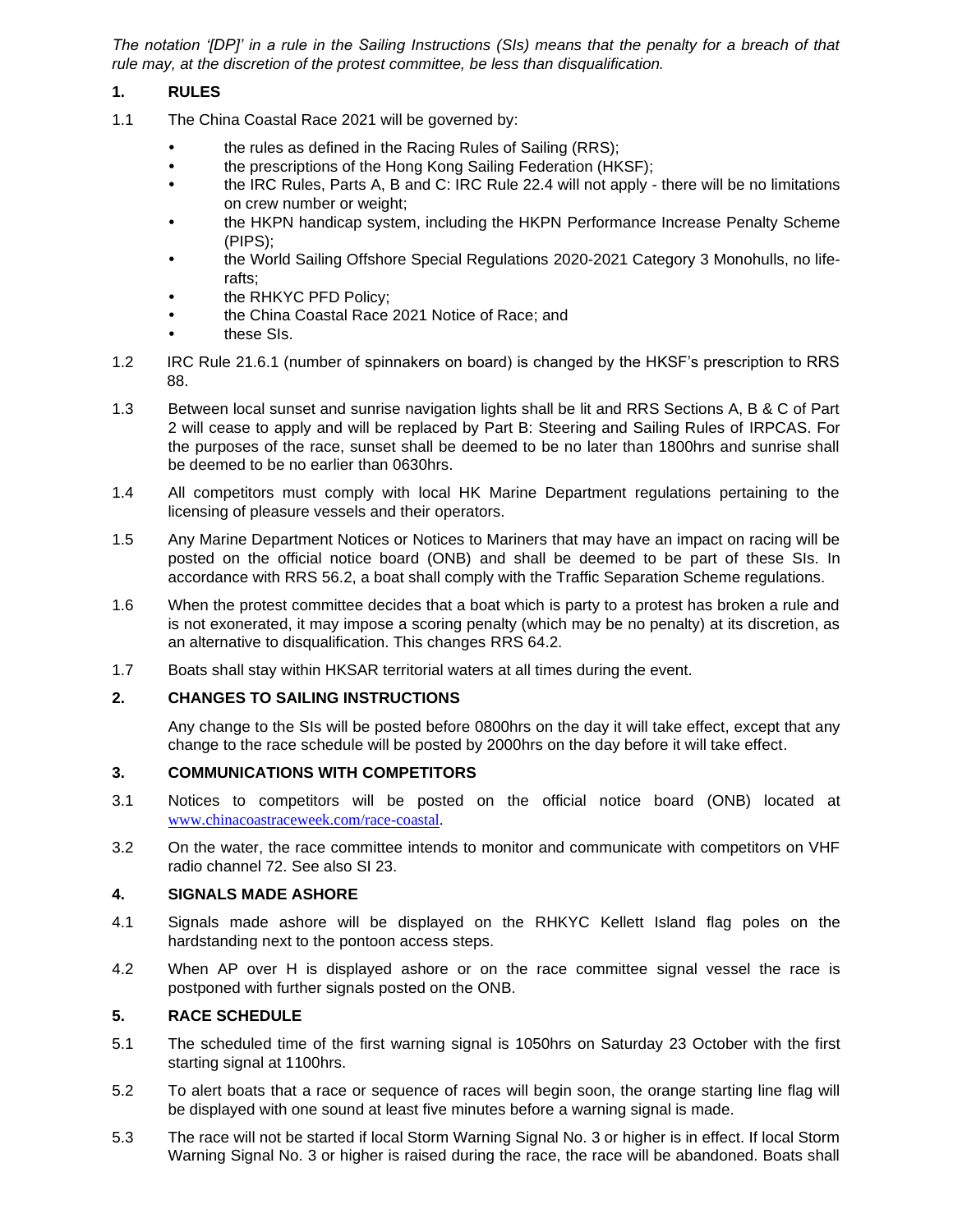record their GPS position at the time of the abandonment and report it to the race committee by texting +852 6465 4131.

#### **6. CLASS FLAGS**

Class flags are: IRC Class IC Flag G

HKPN Class IC Flag T

#### **7. STARTING AREA**

The starting area will be in the vicinity of Tai Long Pai (Shek O Rock).

#### **8. COURSES**

Appendix A describes the courses, including the order in which marks are to be passed and the side on which each mark is to be left.

#### **9. MARKS**

- 9.1 The starting marks will be a race committee vessel at the starboard end of the line and an orange inflatable buoy with a white jacket at the port end.
- 9.2 Other marks of the course include fixed navigational buoys and geographical/manmade features.

### **10. PROHIBITED AREAS AND OBSTRUCTIONS**

- 10.1 These rules apply at all times while afloat.
- 10.2 Buoys (usually yellow or orange, but may be other colours) may be laid adjacent to construction sites. An area bounded by virtual lines between such marks and, where appropriate, the nearest point of the shore shall be considered to be a prohibited area.
- 10.3 Marine works areas as described in current Marine Department Notices (see SI 1.5) shall be considered prohibited areas.
- 10.4 Commercial vessels underway and vessels engaged in towing shall be considered to be a 'Moving Prohibited Area' as follows:
	- Ahead of the vessel, 200 metres or two lengths of the vessel, whichever is greater. For a vessel towing, 100 metres.
	- Abeam of the vessel, 100 metres or two widths of the vessel, whichever is greater.
	- Astern of the vessel, 50 metres.
- 10.5 At all times boats shall keep clear of commercial traffic.

#### **11. THE START**

- 11.1 RRS 26 applies with the warning signal ten minutes before the starting signal.
- 11.2 The starting line will be between a staff displaying an orange flag on the starting mark at the starboard end and the course side of the port-end starting mark.
- 11.3 A boat that does not start within 20 minutes after her starting signal will be scored Did Not Start without a hearing. This changes RRS A5.1 and A5.2.
- 11.4 The race committee may broadcast on VHF channel 72 the sail numbers of boats failing to start correctly. Failure to transmit or receive such broadcasts will not be grounds for redress. This changes RRS 62.1(a).

#### **12. THE FINISH**

- 12.1 The finish will be at TCS2. Boats shall finish within 200m of TCS2 and on a bearing of 270° to the mark.
- 12.2 Boats shall take their own finishing times. In addition, a boat shall record their GPS position at the time of finishing and the sail numbers of the boats immediately ahead and astern, if any, on the boat's Declaration Form.

#### **13. PENALTY SYSTEM**

13.1 RRS 44.1 will apply up to one hour after the warning signal.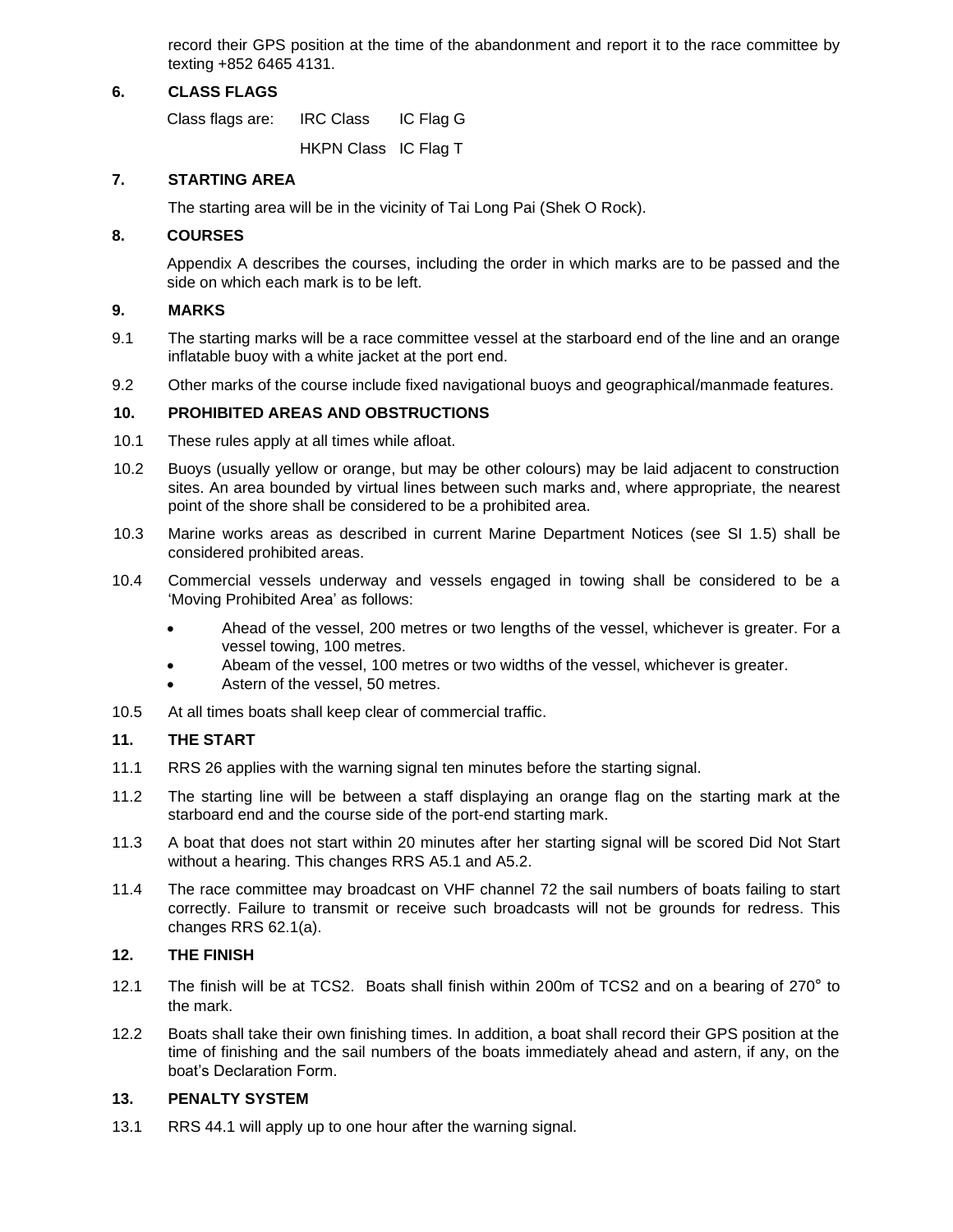- 13.2 Subsequently for the remainder of the race RRS 44.3 will apply a 20% place penalty of the number of starters in her class or division will be applied. This will be rounded up to the nearest whole number.
- 13.3 Unless there is serious damage or injury, a competitor who gains significant advantage by breaking a rule of RRS Part 2 or RRS 31 may have a penalty greater than 20% applied by a protest committee. This may include disqualification.

#### **14. TIME LIMIT**

The finish time limit is 1900hrs on Sunday 24 October 2021.

#### **15. RETIREMENT**

Boats retiring shall report their retirement and give their position to the race committee by texting +852 6465 4131.

#### **16. DECLARATION**

- 16.1 The person in charge, navigator and one crewmember of each boat shall sign the Declaration Form that they have completed the race and shall report any infringements on the declaration. See also SI 12.2 and 21.2.
- 16.2 The declaration shall be delivered to the Sailing Manager at the RHKYC Sailing Office, Kellett Island or emailed to [sailingoffice@rhkyc.org.hk](mailto:sailingoffice@rhkyc.org.hk) no later than 2000hrs on Sunday 24 October 2021.

#### **17. HEARING REQUESTS**

- 17.1 The protest time limit is 2030hrs on Sunday 24 October 2021.
- 17.2 Hearing request forms are available in the RHKYC Kellett Island Course Room and online at [https://www.rhkyc.org.hk/upload/Sailing/Race-Management/protestform-2013.pdf.](https://www.rhkyc.org.hk/upload/Sailing/Race-Management/protestform-2013.pdf) Protests and requests for redress shall be delivered to the Sailing Office or emailed to sailing office @ rhkyc.org.hk within the appropriate time limit.
- 17.3 Protest notices will be posted on the ONB. Protests will be heard on Monday 25 October 2021 at 1830hrs in the Protest Room at RHKYC Kellett Island.

#### **18. SCORING**

The low point scoring system of RRS Appendix A will apply.

#### **19. SAFETY REGULATIONS**

The 2020-2021 Offshore Special Regulations for a Category 3 race, no life raft, shall apply to all boats participating in the Coastal Race. It is the skipper's responsibility to comply with all of the Category 3 regulations with a particular focus on ensuring that all personal safety equipment and signalling equipment meets the regulations.

#### **20. SAIL LIMITATIONS**

Sail limitations will be in accordance with the IRC/HKSF prescriptions or the HKPN PIPS form under which the boat is racing.

#### **21. ENGINES**

- 21.1 An engine may be used for charging batteries, winches, halyards, pumping bilges or supplying power for weighing anchor or refrigeration while in neutral.
- 21.2 An engine may be used for propulsion while racing to avoid collision or in an emergency and the facts must be reported on the declaration. This changes RRS 42.1 and 42.3 (h). The protest committee may apply a penalty less than disqualification.

#### **22. SELF-STEERING AND POWERED DEVICES**

The use of electronic, mechanical and wind-vane devices for steering is prohibited unless by a single or double handed entry.

#### **23. RADIO COMMUNICATION**

23.1 There are no specific restrictions on radio and electronic aids to navigation that may be used while racing, or on the linking of such aids.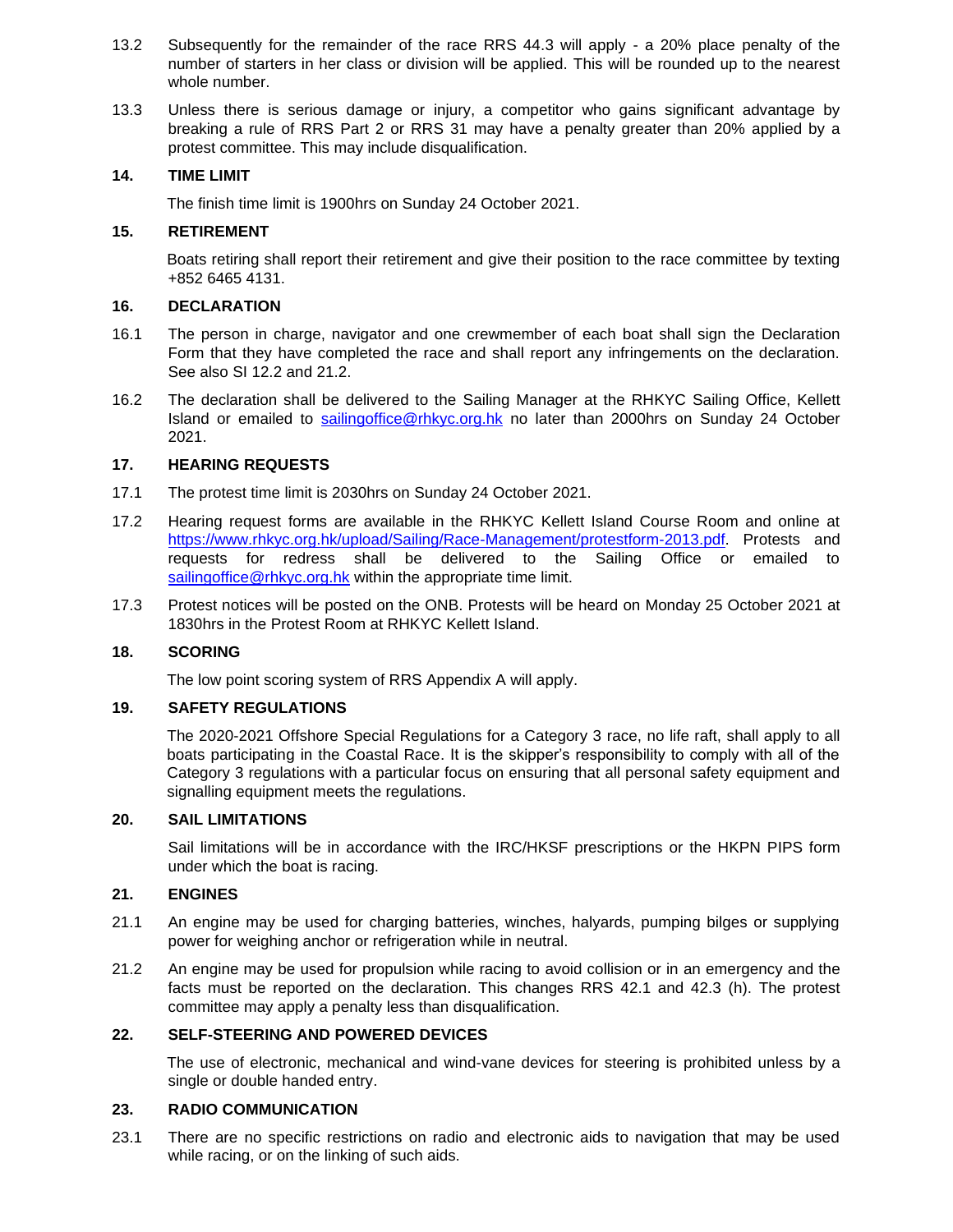23.2 In accordance with RRS 86.1(b), RRS 41(c) is amended as follows:

RRS 41 – A boat shall not receive help from any outside source, except….

(c) Help in the form of information which is freely available to all boats, which shall include navigational, weather, tide or current information from any source which is available to all boats whether or not by payment of a fee or subscription, but shall not include any information gathered or the subject of interpretation by, or any advice received from, any source not on board the boat and which is specific to the boat and her situation.

- 23.3 All radio messages received, transmitted, or attempted to be transmitted shall be entered in the boat's log, or in a separate radio log.
- 23.4 The race committee may broadcast information to the fleet on VHF channel 72 at the start of the race. Boats are strongly advised to monitor VHF channel 72 with a loudspeaker or handheld VHF on deck. A boat may, without infringing RRS 41 (outside help), request and receive repetition of information broadcast by the race committee, or be told whether or not a broadcast has been made.
- 23.5 All boats are strongly advised to maintain a listening watch on VHF channel 72 or SSB 4060 kHz for the duration of the race.

#### **24. REPORTING SCHEDULE**

- 24.1 All boats shall report their position to the race committee as soon as possible when they reach Ping Chau / Shek Ngau Chau, Sham Shui Pai and the finish area by texting +852 6465 4131.
- 24.2 All boats shall report wind strength and wave heights to the race committee when the wind strength exceeds 30 knots.

#### **25. PRIZES**

Prizes will be awarded for line honours and class/division places at the discretion of the race committee

#### **26. DISCLAIMER OF LIABILITY**

- 26.1 Competitors participate in the event entirely at their own risk. See RRS 3, Decision to Race. The race committee, the organising authority (RHKYC) and sponsors and their respective staff, members, volunteers or persons working for or on behalf of the above will not accept any liability for material damage or personal injury or death sustained in conjunction with or prior to, during, or after the event.
- 26.2 Persons in charge, owners and skippers are invited to co-operate closely with the organising authority, the race committee and the RHKYC Sailing Office in completing the formalities of their boat entries by submission of all required information, certificates, forms, etc. within the deadline dates quoted throughout these SIs. It is the sole responsibility of the persons in charge and/or skippers to comply with the deadline dates.

#### **27. INSURANCE**

All boats taking part in the event shall be insured with valid third-party liability insurance of at least the minimum cover required by HKSAR law.